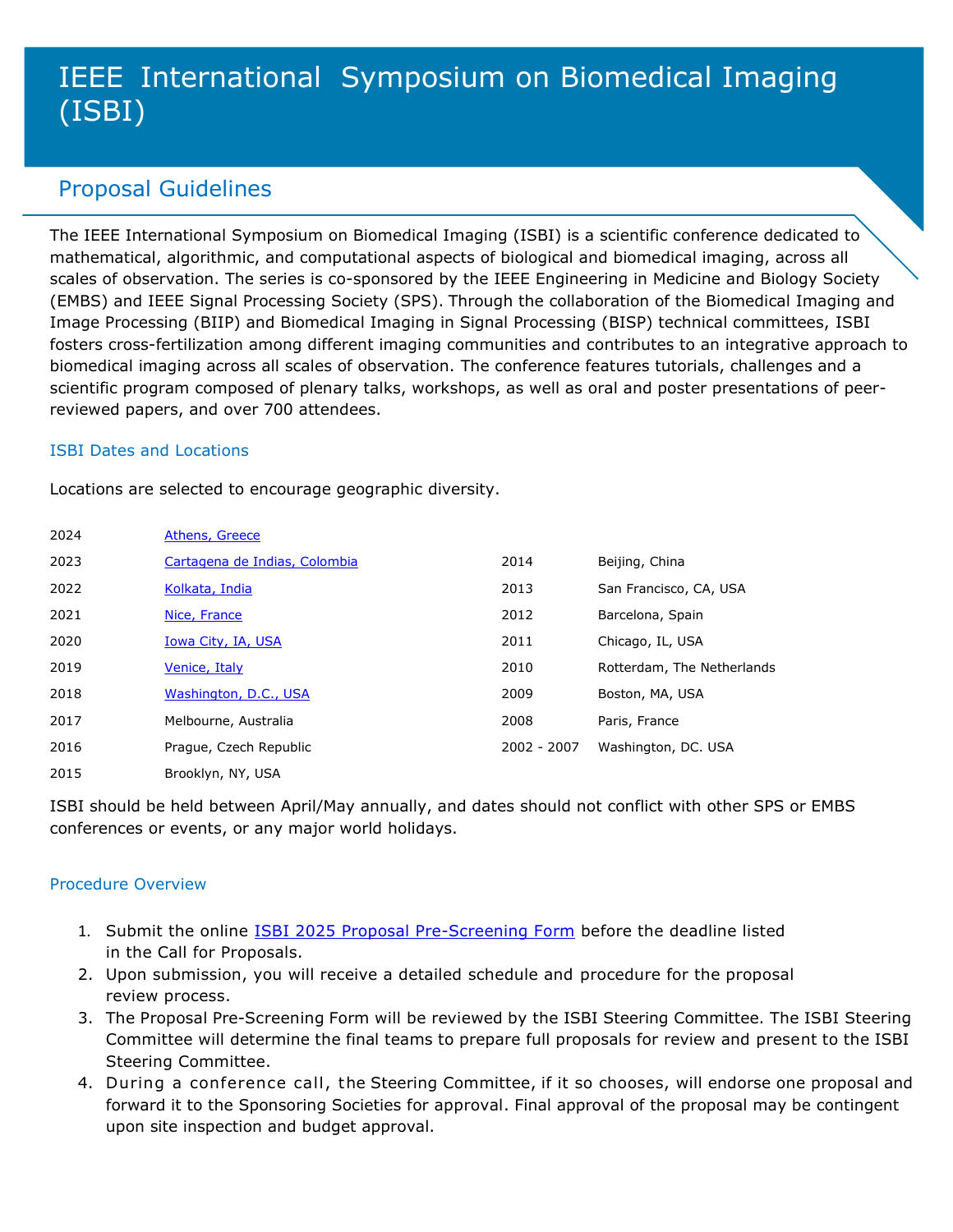### Typical Program Flow

ISBI should be held as primarily an in-person conference, but virtual options to attend should be considered and included in the proposal.

- Day 1 (Monday) AM and PM Tutorials and Challenges
- Day 2 (Tuesday) AM and PM General, Poster, & Oral Sessions, Welcome Reception
- Day 3 (Wednesday) AM and PM General, Poster, & Oral Sessions
- Day 4 (Thursday) AM and PM General, Poster, & Oral Sessions, PM Tutorial and Short Courses
- Recommendation to add a "Clinical Day" program geared towards practicing clinicians
- Program innovations and new ideas are encouraged, but should be reviewed by the ISBI Steering Committee.
- ISBI hosts Society administrative meetings, which may include Technical Committee on Biomedical Imaging and Image Processing (BIIP), Biomedical Imaging in Signal Processing Technical Committee (BISP), and ISBI Steering Committee. A full preliminary schedule can be provided to proposing teams upon request.
- Basic Meeting Space Requirements and Lodging Room Block History can be provided upon request by contacting [sps-conf-proposals@ieee.org.](mailto:sps-conf-proposals@ieee.org)

### Full Proposal Outline

Final teams will be asked to create a proposal that follows the below outline:

- 1. Location and Venue
	- o Include venue floor plans and capacity charts for meeting space
	- $\circ$  Include details on how the location will ensure good participation, involvement by the local research community, and interest from regional industry players
	- o Include details on access (e.g., airports) and local transportation
	- $\circ$  Include overview of local universities and local industry within the proposed location
- 2. Conference Dates
	- o Include primary and secondary date options
	- $\circ$  Ensure they do not conflict with the list of major holidays here, or other EMBS & SPS conferences and workshops
- 3. Organizing Committee Members
	- o Build the committee considering the following representation:
		- **EXEL Active EMBS & SPS members**
		- Diversity including geographical, industry and academia, age, gender
		- IEEE EMBS & SPS conference and/or workshop experience and previous ISBI experience
		- **Balance between scientists with expertise in medical and biological imaging**
		- Management experience
- 4. Professional Conference Organizer (PCO)
	- o Include brief summary about PCO and services they will provide
	- $\circ$  Include information about the management of paper submission and review, publication production, and registration and fee collection.
- 5. Technical Program
	- o Overall Structure
	- o Innovative Initiatives
	- o Student and Young Professional Initiatives